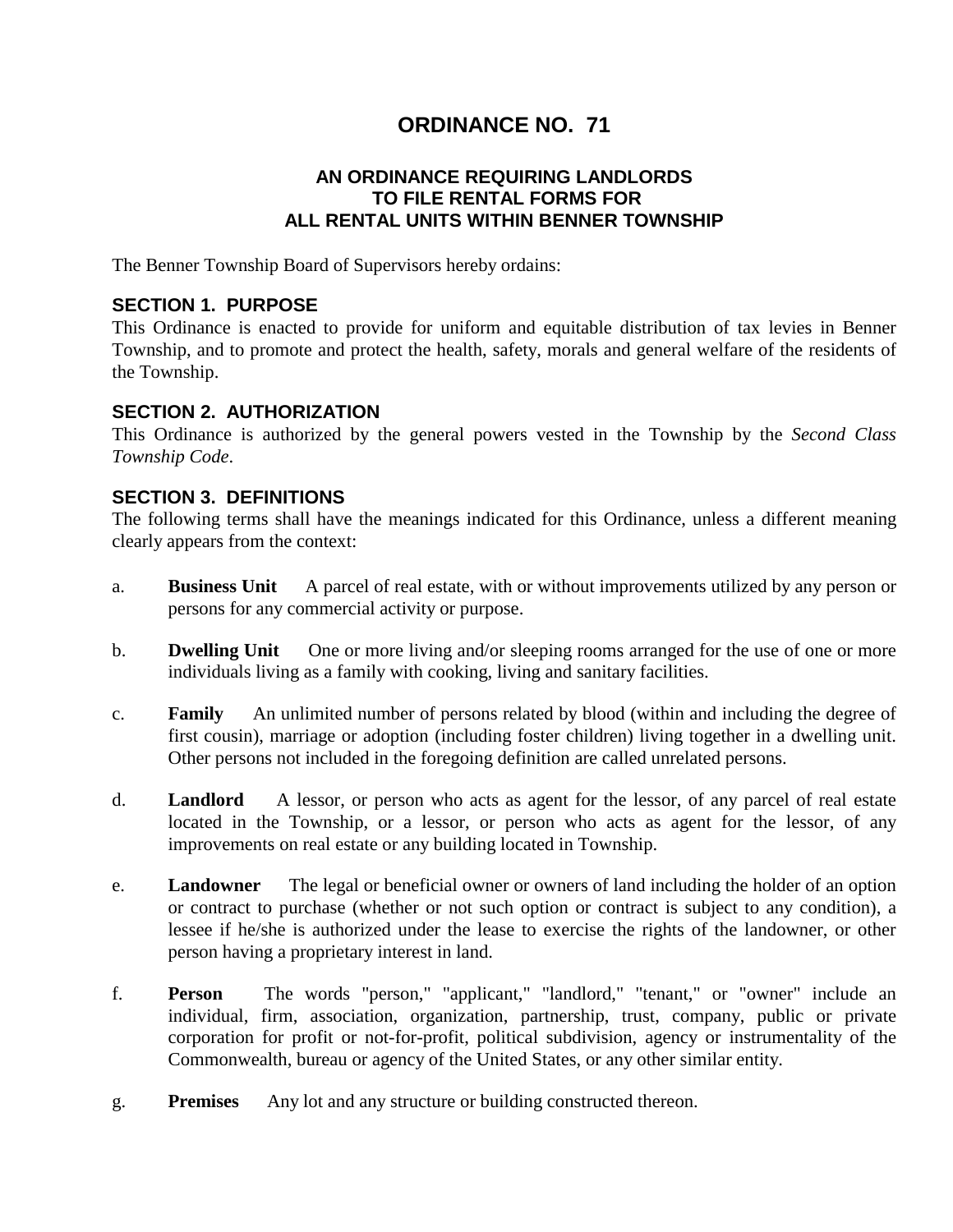- h. **Tenant** A person who rents, either by himself or with others, a dwelling unit or a business unit owned by a person other than himself, for a period exceeding 30 days.
- i. **Township** The word shall mean Benner Township.

# **SECTION 4. REPORTS BY LANDLORDS TO TOWNSHIP**

Within 30 days of the enactment of this Ordinance, each landlord shall submit to the Township, a *Rental Form* supplied by the Township, containing the following information:

- a. A list of either dwelling units and/or business units owned by the landlord located within the Township;
- b. Address of each unit;
- c. Brief description of each unit (i.e., number rooms, bedrooms, baths, etc.);
- d. Whether occupied or not; *term of lease*; and
- e. Names of the tenant(s) occupying said units.

## **SECTION 5. REPORTS BY PERSONS UPON BECOMING LANDLORDS**

After enactment of this Ordinance, any person becoming a landlord of any parcel of real estate or upon improvement of real estate or building located in the Township by agreement of sale, by deed, or by any other means, shall, within 30 days, shall file a *Rental Form* with the Township.

# **SECTION 6. REPORTS OF CHANGES IN USE OR OCCUPANCY OF UNITS**

After the enactment of this Ordinance, each and every landlord within the Township shall report any change in use or occupancy of any unit owned by a landlord on a *Rental Change Form:*

The *Rental Change Form* shall include:

- a. the name or names of new tenants for the units;
- b. the date when the change(s) occurred; and
- c. any vacancies.

All reports shall be filed within 10 days upon notice to the landowner regarding such change(s) in occupancy or vacancy.

A landlord of a hotel, inn or boarding house shall not be required to report a person as a "tenant" until that person has resided in the landlord's establishment for a period exceeding 30 days.

#### **SECTION 7. DUTIES OF THE ZONING OFFICER**

Under the authority of this Ordinance, the Zoning Officer shall enforce the provisions of this Ordinance as follows:

- a. Shall maintain a file at the Township office of all *Rental Forms* and *Rental Change Forms* filed by landowners within the Township.
- b. Shall maintain a supply of *Rental Forms* and *Rental Change Forms* as required by this Ordinance;
- c. Shall enforce the provisions of this Ordinance.